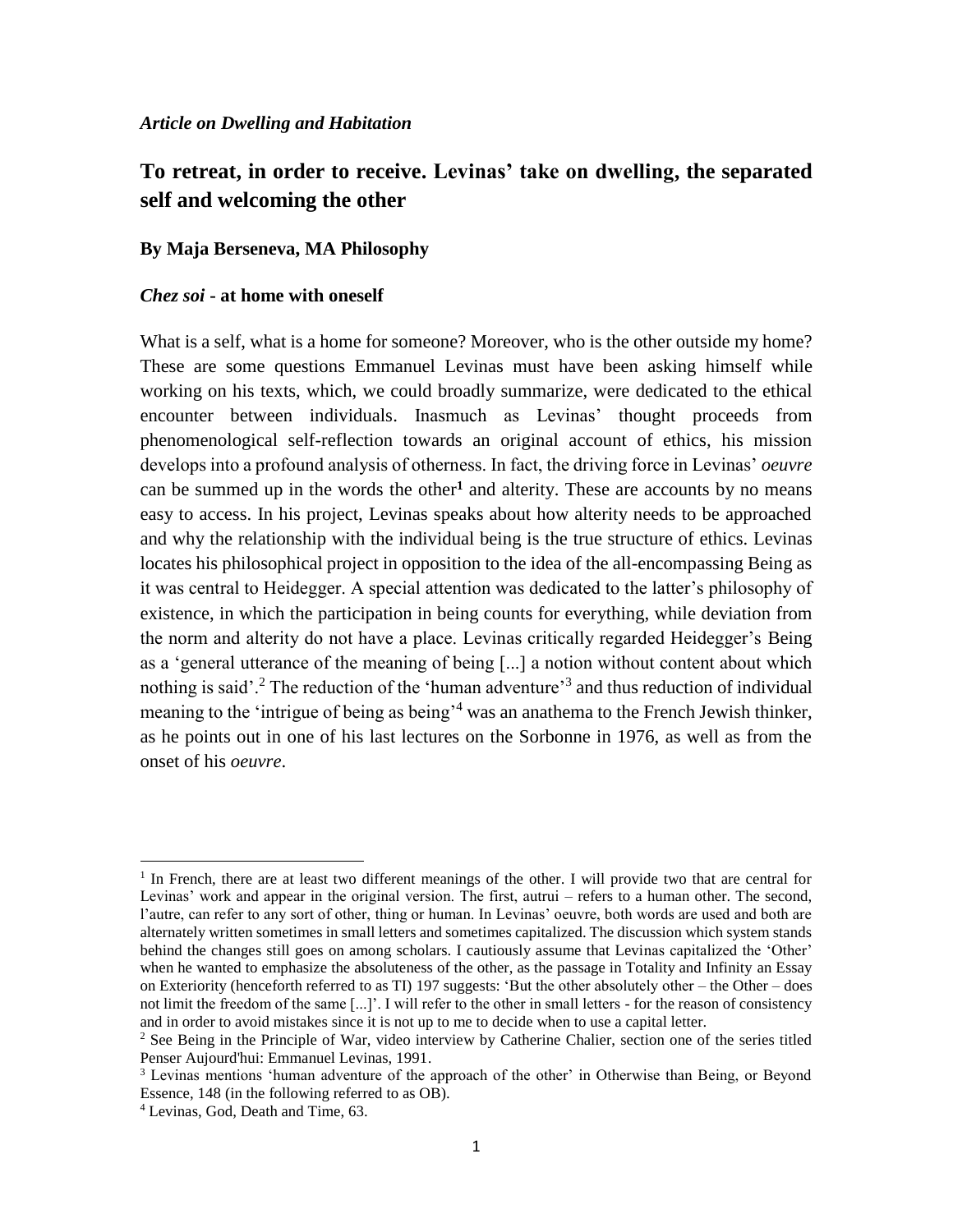On several occasions, the author accentuates that alterity is something which remains outside.<sup>5</sup> What he means is that the relationship established with the other escapes classification and the order of being. He refers to it also as to the relationship with infinity, or with divinity. Levinas denounced 'Greek' philosophy for having Being as its subject in an all-inclusive sense. He accused it of striving for a unity of values and thought, and blamed it for a disregard of all that was otherwise. Consequently, Levinas' critique ranges up to the Greek metaphysics. According to his review, metaphysics universally claims to know what it means, to be, as much as what it means to possess knowledge. Every notion that points towards totality, unity and inclusiveness, is a *bête noire* for the philosopher, and he reflects upon it as the primacy of the same.<sup>6</sup> For instance, we find a reference to such primacy of the same in the Greek philosophical tradition where Levinas points out that Socrates' teaching would not receive anything from the other.<sup>7</sup> For Socrates, the subject is in full possession of what come to it from the outside. No foreign influence can truly shake it. Levinas observes that for the Greeks, freedom is fundamentally translated as reason – a reason that resides exclusively within the subject, which is characterized by 'permanence in the same'.<sup>8</sup> According to his protest against the claim to totality in the 'traditional' western philosophy, individuals - or as he occasionally refers to them, existents – are losing their unique value, because they end up being reduced to the same. Put another way, the other, or otherness is not visible, due to being annexed by an anonymous totality. Thus, Levinas founds his philosophy on the opposition to ontology and calls *ethics* what is now often referred to as 'ethics as first philosophy'. The term 'first philosophy' was traditionally applied to metaphysics or theology, since these addressed the most basic human questions and were dedicated to the study of fundamentality of being. However, in Levinas' sense, ethics is something that is not derivable from any metaphysics, nor from ontology. Ethics for him is summed up in the claim of the other upon the same, a claim that, as he defends, ultimately forms the fundament of all philosophy.

In *Totality and Infinity*, Levinas struggles to find an adequate description of the relation of the same with the other, which could satisfy two requirements. Firstly, the same and the other should not be united into a whole. Secondly, a relation between something limited (the same) and something unlimited (the other) should resemble a bond that is maintained and not cut. A paradox - a 'non-binding bond' - is required. Levinas finds that this type of ambiguous relationship - simultaneously together and apart, united and separated - is '[...] fixed in the situation described by Descartes in which the 'I think' maintains with the infinite it can nowise contain and from which it is separated a relation called 'idea of infinity'.<sup>9</sup> Bernasconi remarks the following: transcendence in Levinasian

<sup>5</sup> See Bernasconi, Wood, The Paradox of Morality, 170 f. Scholars also emphasize that alterity is *not*  difference. We read in this Levinas' analysis: 'There are these elements in all knowledge [savoir], all familiarity [connaissance], all comprehension; there is always the fact of making something one's own. But there is something which remains outside, and that is alterity. Alterity is not at all the fact that there is a difference [...]'.

<sup>&</sup>lt;sup>6</sup> In the preface of Totality and Infinity, 26, Levinas opens the two categories of the other (l'autre) and the same (le même). Whereas the other stands for alterity as the basic category opposed to subjectivity in Levinasian ethics, the words the same (Fr., le même – translated into Engl. as same, identical), identity and the I signify a subject, a being that does not care (yet) about exteriority.

<sup>7</sup> See TI 43.

<sup>8</sup> Ibid.

<sup>9</sup> Ibid 48.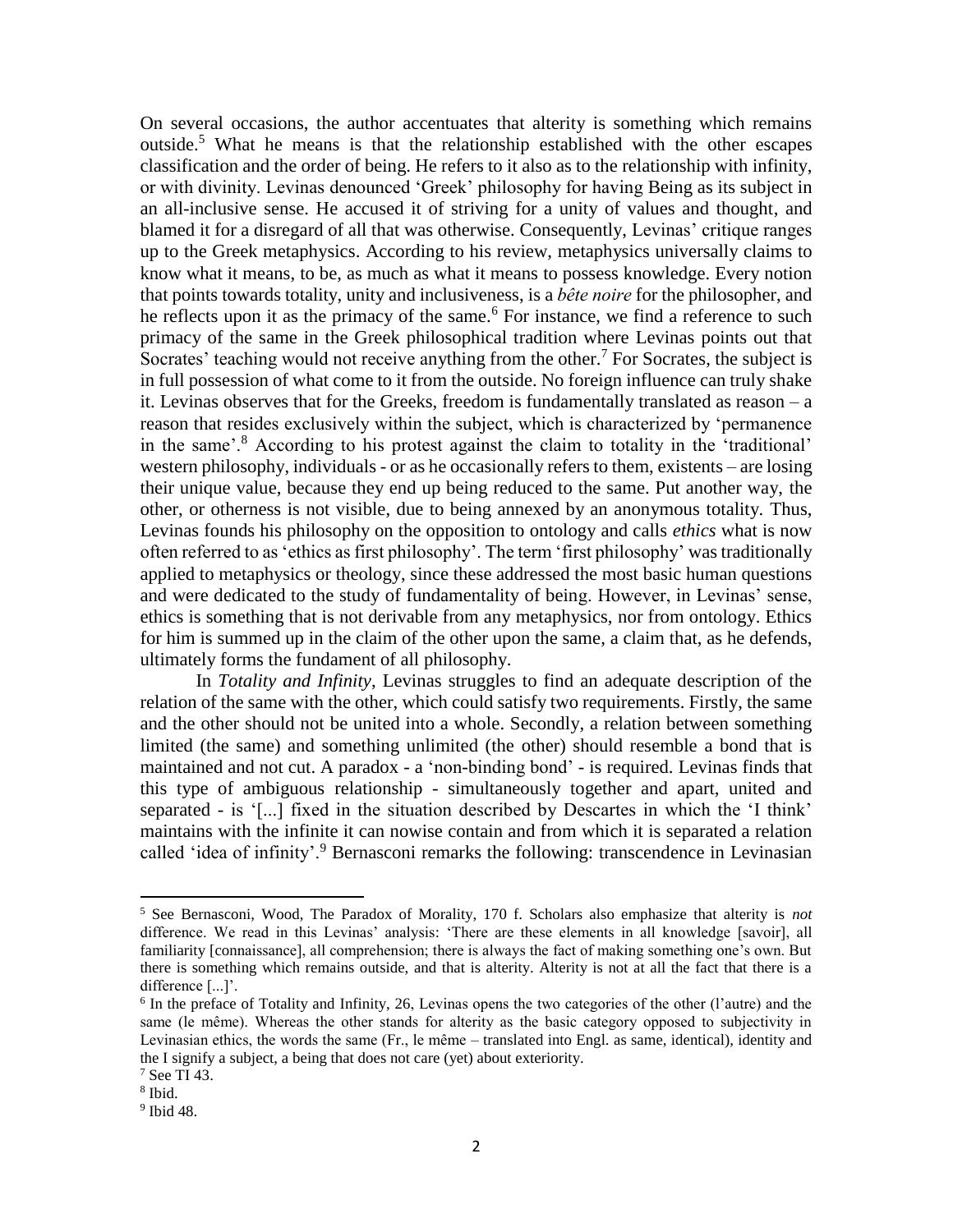understanding is indeed meant to be total, but it does not imply that the subject is lost.<sup>10</sup> On the contrary, the I is maintained in the transcendence. The self is open towards the world, but remains in touch with itself, or in Bernasconi's words, '[...] the I must remain at the point of departure and not follow the path of ecstasy'.<sup>11</sup> Ecstasy here is a reference to Levinas' earlier work *On Escape* [De l'évasion, 1935], where the self, repulsed by itself, seeks an existential way out and follows the need to look outside, to transcend.<sup>12</sup> Thus, Bernasconi refers to a self that does not need to melt into the other, to lose itself, but wants to remain intact. Remaining oneself is a requirement in the absolute sense. Only a self that is at least minimally maintained, is fit to enter the relation with the other, and only then alterity itself is a thinkable concept. We find this thought confirmed again in *Totality and Infinity*: 'The alterity [...] is possible only if the other is other with respect to a term whose essence is to remain at the point of departure [...] to be the same not relatively but absolutely.'<sup>13</sup> We received here the first important clue to the position of the *s*elf in Levinas' thinking: the self is able to remain oneself and simultaneously, has a relationship with alterity.

But what is this point of departure and who is the self, viewed outside the relation to the other? Can the self even be viewed outside this relation? Can the self be detached from the other fully or partly, and if only partly - to which extent? Levinas' account of subjectivity is constructed as first coming into existence through alterity. Levinas says: 'Subjectivity realizes [...] impossible exigencies – the astonishing feat of containing more than it is possible to contain.'<sup>14</sup> But in order to accomplish his project on alterity, he seeks to delimit the self that is *not* the other. We have mentioned previously what he means by this, namely that the subject holds the idea of infinity. Remarkably, infinity according to Levinas, does not first exist somewhere and then reveal itself to the subject, but it is produced 'as a positing of its idea in *me'*. <sup>15</sup> But if the infinite reveals itself in me, it implies that to some extent I am detached, in my own right. I remain in one or more ways demarcated from the infinite – in this mode, I do not care about the other. Apparently, the subject here is someone sufficiently self-contained, but fitted with a paradoxical possibility to hold more than it can contain. How is this self-contained subject thinkable? Perhaps, it is conceivable as the negative of the other? No, since this would mean that it cannot claim its own ground, because something 'negative from' or 'opposite of' can be reduced to the entity it diverts from. On closer examination, Levinas realizes that separation cannot be based on a simple opposition to the other because this would make the other 'purely antithetical' in regard to the subject<sup>16</sup> - while the other needs to remain other at all costs. Levinas' objection is that a pure negative is still integrateable into the total, and totality is

<sup>&</sup>lt;sup>10</sup> See Bernasconi, No Exit, 114.

<sup>&</sup>lt;sup>11</sup> Bernasconi, No Exit, 110. The term ecstasy here should not be confused to Heidegger's notion of Ex-tase (from the Greek ekstasis). Ex-tase is a notion that addresses a Being, whose mode is a basic openness towards the world. More precisely, the Heideggerian notion is a description of how Dasein 'stands out' in the temporality of care (Sorge), and how it is being 'thrown' out of a past and 'projecting' itself toward a future. <sup>12</sup> See Levinas, On Escape, 53 f.

<sup>&</sup>lt;sup>13</sup> TI 36.

<sup>14</sup> Ibid., 27.

<sup>15</sup> Ibid., 26.

<sup>16</sup> Cf. TI 53.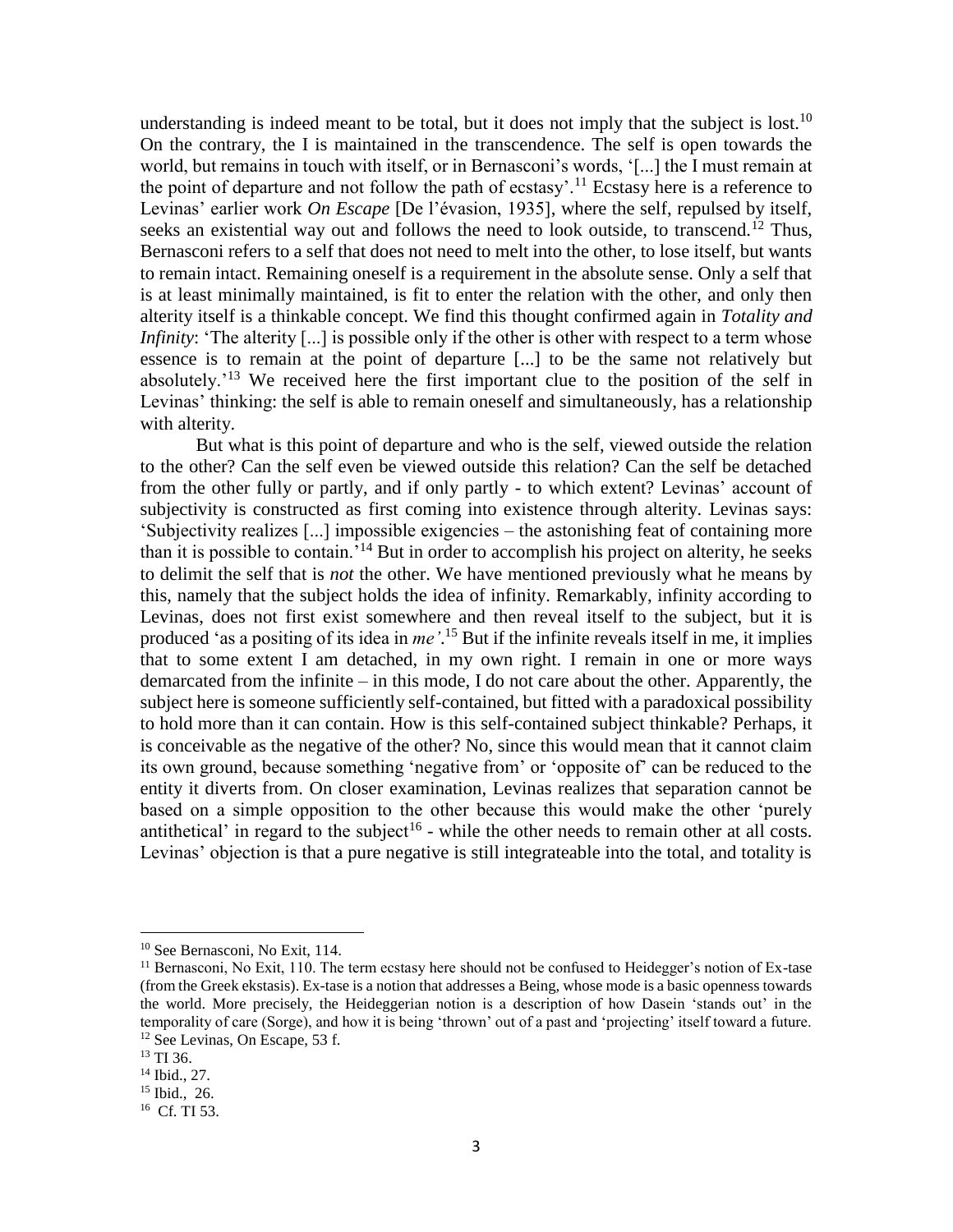precisely what needs to be avoided in his whole project. Thus, he postulates that the '[...] separation 'of the I in regard to the other must result from a positive movement.'<sup>17</sup>

Developing the idea from here, Levinas says that the positive movement of subjectivity is expressed in the state of at home with itself (*chez soi*).<sup>18</sup> Being at home with itself demarcates a self from everything external and provides identification. In seeking to relate to oneself, identity splits into two parts, since the point of relation or the counterpart of the I is supposed to be something else than the I itself. Here, we may be reminded of the Aristotelian *A is A* formalism for identity. However, Levinas distances his position from such formalism and its implication that implies an 'abstract representation of self by self'.<sup>19</sup> Neither does the self for him face its own mental representation. Rather, in the sense of phenomenological tradition, the self faces the world. The author admits that the world is 'from the first other',  $^{20}$  but the I within this world is nevertheless autochthonous or 'homegrown'.<sup>21</sup> On the first pages of *Totality and Infinity*, we read about a self as someone who exists, as it were, for herself. In a paradox to the constitution of the self as pure response, as answer, and absolute responsibility for the stranger, Levinas envisions a primary relation of the duo self and world, where the world is not an enemy but offers the subject the comfort of a safe place, 'a site (*lieu*) and a home (*maison*)'.<sup>22</sup> By writing *home* without quotation marks, Levinas apparently imagines an original peaceful scenario. He insists that the disturbance-free union of subject and world is the initial cell, from which the cycle of the self arises. He supports this image by saying that: '[...] the union of the terms maintains separation in an eminent sense. The being that is in relation absolves itself from the relation, is absolute within relationship [...] this interiority will appear as a presence at home with oneself, which means inhabitation [...].'<sup>23</sup> Levinas regards the being as standing in a 'true and primordial relation',  $^{24}$  in a sojourn with the world, as he expresses it. Importantly, a sojourn for him is not a symbiosis where two organisms would melt, but a peaceful, joyful co-existence. In this situation, he imagines the self as yet undisturbed by the other. By picturing this interiority along with him, we arrive at a sort of thinkable independency, where the self maintains itself stand-alone. The positive movement of the self is put straight in the following passage: '[the self – M.B.] is accomplished by holding *oneself* up [*se* tenant], it is implanted in itself as a body and it keeps itself [*se tient*] in its interiority, in its

<sup>17</sup> Ibid., 53.

<sup>18</sup> Ibid., 33. The translator Alphonso Lingis adds a foot note about the English translation of *chez soi* that for Levinas apparently corresponds with the Hegelian *bei sich*. Lingis admits that with the English translation 'at home with oneself' he is forced to make a 'rather clumsy choice', since Levinas wants to express 'the original and concrete form in which an existent comes to exist 'for itself'.

<sup>&</sup>lt;sup>19</sup> TI 37.

 $20$  Ibid.

 $21$  Here, we come across the Levinasian twist from the hostile world which is from the beginning 'other' toward the subject, but still the subject finds quietness, joy and the safety (the metaphor of the home suggests all these things) of its origin inside it. Perhaps Levinas was thinking about a parents' home, where a child experiences original belonging, finds its first joys and can count on nourishment, however the same home is of course, other than the child, other people inhabit it, her parents who have a life on their own inaccessible to her. Their foreignness will sooner or later disturb the child, but nevertheless the home where it was nourished and raised remains the native home. I will not go deeper into the paradox and instead, try to make as clear as possible how I think Levinas was imagining this stage of the self – the state of *chez soi*. <sup>22</sup> TI 37.

<sup>23</sup> Ibid 110. <sup>24</sup> Ibid 37.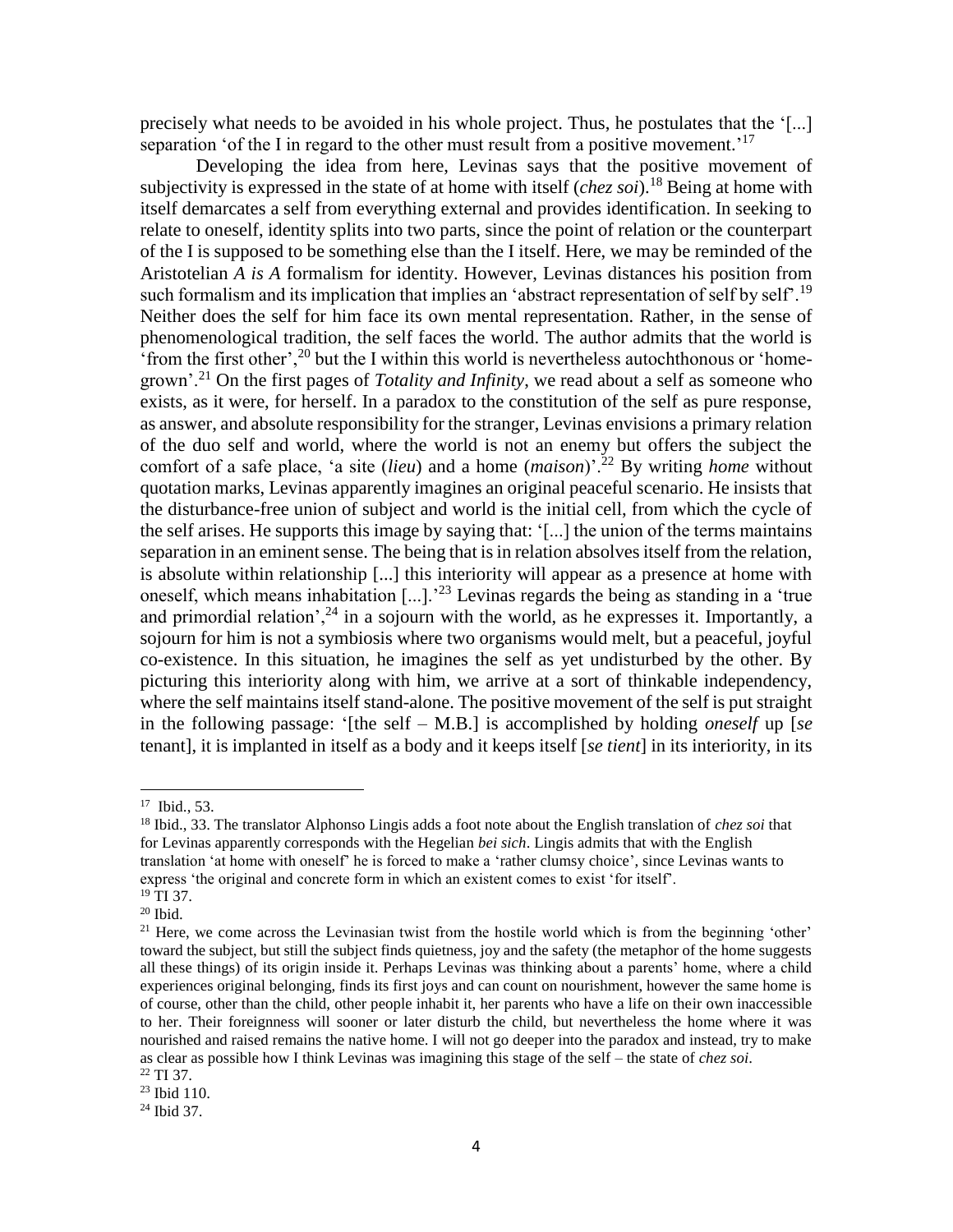home. It thus accomplishes separation positively, without being reducible to a negation of the being from which it separates.<sup> $25$ </sup> In this passage, Levinas regards the self as someone who recognizes itself as embedded in the world, as undisturbed, perhaps as 'arrived'. It is autonomous because it is holding *oneself up*.

### **Enjoyment and solitude**

There is another important aspect to 'being at home with oneself' - enjoyment. Unlike an existentialist would claim, in Levinas' view, I do not originally and initially find myself thrown in the world, in a situation of struggle from where I am immediately required to start creating meaning for my life. In his philosophy, I am 'allowed' to enjoy, to be nourished by the world, and to dwell.<sup>26</sup> To dwell means to live, to reside, to linger, to recollect, remain, perhaps to stop for a moment to reflect. Dwelling on the other hand, signifies being within home, within refuge. Levinas uses the verb to dwell frequently when he wants to point out the process where he self is enabled to effect a retreat. Loughnan points out that Levinas moves between using the term both as space and process, and act and thought.<sup>27</sup> She rightly says that as space, dwelling offers someone shelter from the elements, and a refuge from the horror of the 'there is', 'the horror of an interminable existence<sup> $28$ </sup> It is as process, as to 'continue for a time in a place', to 'reside' or, to ponder, consider and dwelling as both the action to dwell, as well as 'habitation, a place of residence' where dwelling as a notion unfolds its power.<sup>29</sup>

However, we also need to ask ourselves what role has the body<sup>30</sup> in the Levinasian account of self. In a recorded interview, Levinas remarks that he cannot comment on angels (implying that angels are not embodied but pure spirits), because he does not see how they could give anything to one another or how they could help one another.<sup>31</sup> Here, the author has probably practical help and the simple, worldly services in mind, such as providing shelter, and providing food. Only incarnated creatures, not spirits, are initially in need of these things. One indicator for body being central for Levinas is that he chooses the human face as one of his decisive notions. This choice indicates that the body has a pivotal status

 $\overline{\phantom{a}}$ 

<sup>31</sup> Levinas, Ethics and Infinity, 195.

<sup>25</sup> Ibid 299.

<sup>&</sup>lt;sup>26</sup> See TI 112.

<sup>27</sup> See Loughnan, 3.

<sup>28</sup> See Ibid.

<sup>29</sup> See Ibid.

 $30$  Levinas refers to the body as flesh, as does Merleau-Ponty, e.g. in Phenomenology of Perception (1964), transl. by Colin Smith, Routledge, London, New York, 2005. Addressing the body in the phenomenological context means to recognize the difference between the physical body and the lived body. In the German language, this difference can be made with *Körper*, which is the organic body, regarded in its functionality and physicality and ultimately, viewed as an object, versus *Leib* on the other hand – the flesh or lived body. Flesh is intentionally directed towards the things of the external world and moreover, distinguishes itself through its double-nature: it is simultaneously subject and object.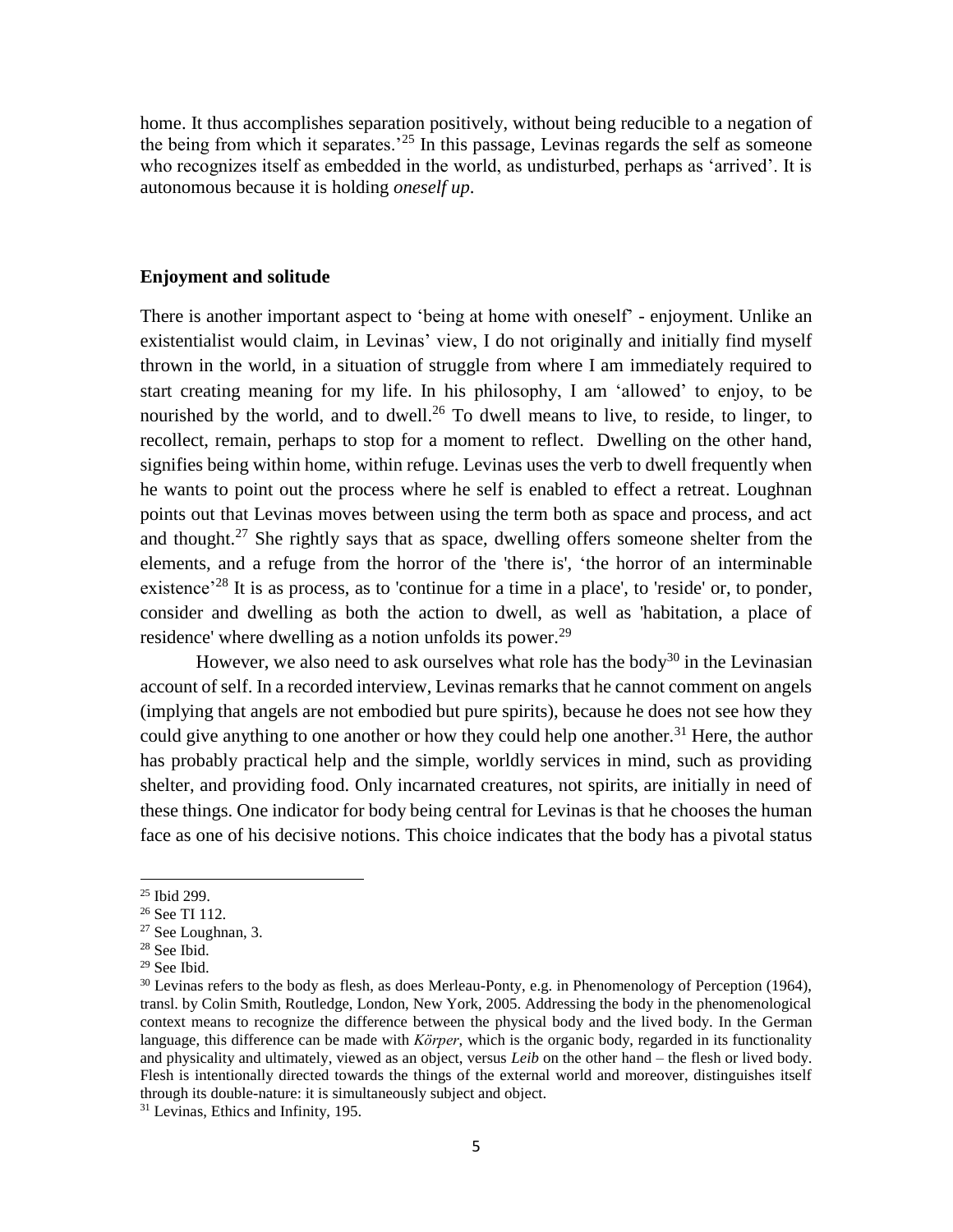in his ethical account, and consequently in his understanding of subjectivity and selfhood. It is the body that 'transports' the face (*visage*) of the other to me. In an interview, he emphasizes the materiality, the expressiveness of the flesh of the other as the ethical partner: 'the face, the expressive in the Other ordains me'.<sup>32</sup> As Bernhard Waldenfels correctly realizes, the face notion in Levinas' ethics involves bodily expression as a whole: ' [the face] constitutes the central zone of the body where our eyes and our mouth are located and the play of features takes place [...] the face is understood not simply as something present, but as the other's corporeal self-presence  $[\dots]$ <sup>33</sup> It is the other as such and not some aspect of him or her that is condensed in the face. So the whole body expresses, our hands and shoulders do it as well as our face taken in its narrow sense.<sup>34</sup> Waldenfels' observation makes clear how for Levinas, the materiality of the body is a wholesome lively expression. The body is not a medium that would reveal a person beneath it, but is personhood itself. We can say that every body part 'talks' about and 'presents' someone as a wholesome somebody.

For Levinas, the body is the means through which we assist the other, receive the other, and encounter the other. The incarnation of human subjectivity has strongly occupied Levinas' thoughts as he insisted that thinking of subjectivity as a logical formalism is wrong. His image of the incarnated self that has a relation to and a stand point in the world is sharply distinct from any idealistic representation of a self. He stresses that because a body is mine and located *here*, I can be sure that I am myself, and that I am 'immanence in the world'.<sup>35</sup> Already elemental things such as my position and the fact of 'standing' or 'raising myself from the ground' are considered by him as 'patterns of the primary relation with myself, of my coincidence with myself [...]'.<sup>36</sup> Hence, we could begin to contemplate on the body by imagining 'standing' individuals. In order to be extended in the world, standing individuals necessarily are demarcated one from another by incarnation; by being flesh that is individually 'held together' by skin. It is exclusively one individual in this skin, not to be replaced by someone else.

Now, by *dwelling* in my body, in constant contact with it, I maintain myself, I enjoy food, play, movement. Very plausibly, Levinas explains how the initially foreign elements of the world transform when I internalize them: he says that I 'live from' [*vivre de* – this expression is literally taken, closer to *living on*] <sup>37</sup> the many material things that are not me, that serve me and my well-being and are objects of enjoyment. He also refers to them broadly as to energy: '[...] energy, that is other, becomes in enjoyment my own energy, my strength, *me*.'<sup>38</sup> The needs articulate me as me, since I relate to material goods in the world

<sup>32</sup> Ibid.

<sup>33</sup> Waldenfels, Levinas and the face of the other, 65.

<sup>34</sup> Ibid.

<sup>35</sup> See TI 138.

<sup>36</sup> See ibid.

<sup>37</sup> TI 110.

<sup>38</sup> Ibid. 111.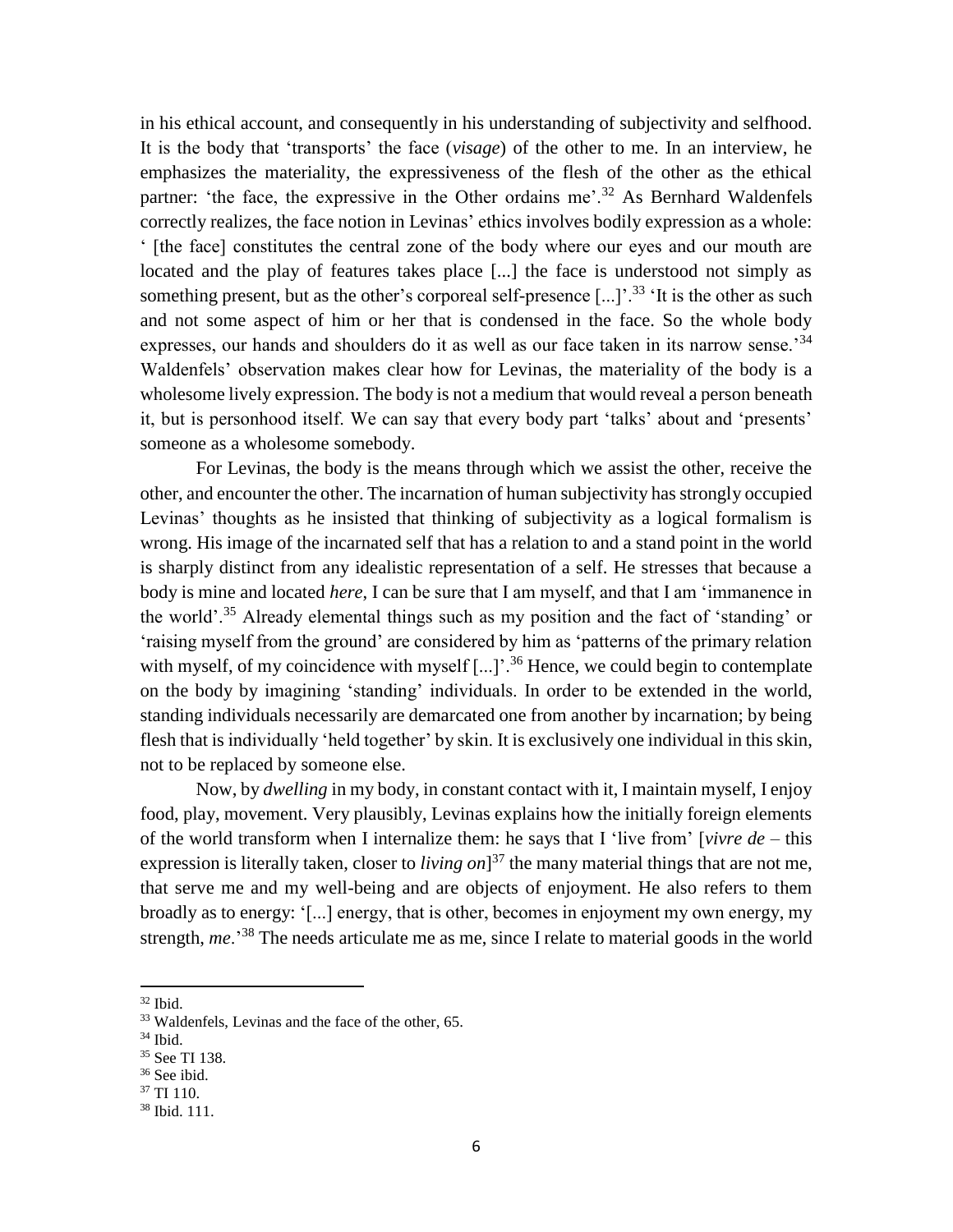that are not me. The notion of enjoyment makes sense precisely when we recall, for instance, how food can satisfy, how walking alone exposed to strong wind and rain can stimulate. It is true that often the world, in a perceived sense, 'offers itself to me' so I can walk, act, eat, enjoy, and change what I consider changeable. Levinas is convinced that the self can settle joyfully anywhere. This happens in moments of holding on, in flashes of happiness, when I am overcome by the sense that the world 'belongs to me'.<sup>39</sup>

Indeed, the enjoyment of worldly things is often an exclusively personal affair and it separates me from anyone else, since I do not share my sensations with others in an immediate sense. I am defined by this exclusively mine enjoyment; I am me when I carelessly feast on my own aliveness while walking in the rain. The movement of the self is, as it were, turned inwards, as the author illustrates: 'Enjoyment is a withdrawal into oneself, an involution [...]' and 'It is precisely as 'coiling', as a movement towards oneself, that enjoyment comes into play.'<sup>40</sup> Environment and circumstances are serving me: 'everything is at my disposal, even the stars, if I but reckon them, calculate the intermediaries and the means.'<sup>41</sup> We do not (as is logical) experience the world's opposition towards us, as the image of the foreign, external, unknown world would suggest. Rather, we 'naturally' (meaning, in the initial sojourn with the world) find numerous ways to being joyfully alive, to claim this and that ours. Consequently, the personally experienced enjoyment separates every one of us and enforces independence. This is precisely the way to think how 'the being absolves itself' from the relation, how it remains itself while bonded to someone else.

In an insightful passage, Levinas adds that solitude is also something that I can claim as mine only.<sup>42</sup> The critical presence of the other will not take my solitude away. Perhaps, the author considers here how people often feel lonely despite the presence of others, and how solitude amplifies in the middle of a crowd. In this context however, it is not rated as an unwanted life experience. On the contrary, even solitude is enjoyed. I enjoy it because I broke with totality radically. I am able to feel myself, being split off from the mass of totality. The joyful, self-content, separated state of the self in Levinas' analysis characterizes a self-related individual, who is characterized by self-sufficiency, happiness, enjoyment and yes - egoism. However, we do well to regard ignorance and egoism not as a disturbance of Levinas' ethics of never-ending responsibility for everyone. Instead, Levinas tells us that happiness (among enjoyment and egoism) is something like a necessary mode because the desire for the other is embedded into it, and depends on it as source: 'In separation – which is produced in the psychism of enjoyment, in egoism, in happiness, where the I identifies itself – the I is ignorant of the Other. But the Desire for

l

<sup>&</sup>lt;sup>39</sup> Ibid. 37. Perhaps Levinas developed the notion of enjoyment out of a felt relief in society, when years of suppression, war and genocide were finally over (*Totality and Infinity* was published 1961).

 $40$  TI 118.

<sup>41</sup> Ibid 37.

 $42$  See ibid 119.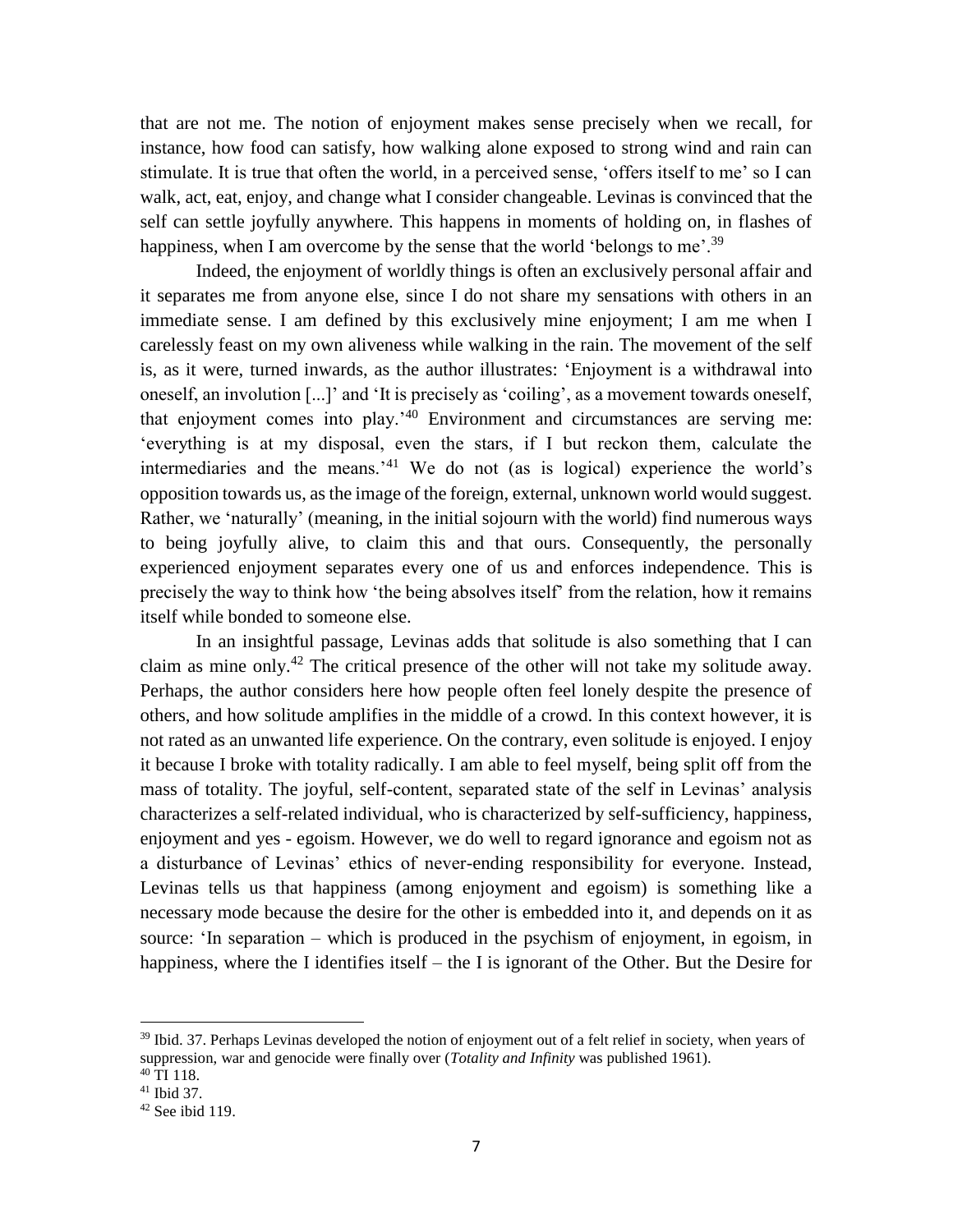the other, above, happiness, requires this happiness, this autonomy of the sensible in the world  $[\dots]$ .<sup>43</sup>

A crucial insight is provided by Dorothée Legrand, who rightly remarks on the Levinasian notion of separation that it is not a disrupted relation, but a resource that provides the base of connecting with the other as other.<sup>44</sup> What I referred to as a basic self, figures as a resource, or source from where I seek to connect. The resource functions as a quasi 'before'*<sup>45</sup>* of the encounter that later causes rupture in the 'fabric' of the self-satisfied being, and results into its shouldering responsibility for the one who caused the turbulence. The 'before' is the state of separation, where the self inhabits, dwells and is in the situation of *chez soi*. As separated I experience joy, as separated I get in contact with myself, I go through sadness, solitude, happiness - all exclusively for myself. These experiences rooted in solitude form a platform, a pre-requisite for recognizing and receiving the other. Inwardness, enjoyment are my possession. Crucially, I do not keep these possessions, but invest them. The construction of a separated self serves the other and it allows paying true attention to the other. Only as a separated being I am able to remain myself while *creating space* for someone who is not me. After having insisted that the subject is positively separated, Levinas immediately concludes 'But thus precisely it can welcome that being [the being from whom the subject is separated, the other – M.B.]. The subject is a host.<sup>46</sup> I paraphrase in accordance with this section: separatedness is an asset that enables me to react to the neighbour *as other*. From the mode of separatedness the subject is enabled to welcome the other being.

#### **Separation and self-possession**

We said that the separated subject, 'at home with herself', is characterized by selfreferentiality as the ability to be inwards, to be with itself in a way that is private and intimate, without a witness. This would be the case for instance in the moment of falling asleep, or in the moment of tasting, appreciating a taste. For Levinas, in essence, the self as separated is characterized by the ability to enjoy. In order to enjoy for-itself, the ego 'switches' into a mode of independence of its environment. The figure of the separated self must be once again sharply distinguished from Heidegger's anonymous being, the Heideggerian totality, the *there is*. Levinas discredits these concepts in his take on subjectivity. In a totalizing concept, the *there is* [*il y a*] forbids a coinciding with oneself. Not only the other disappears within the total, but also the I vanishes, because any I is particular. In totality, there is 'horror, trembling and vertigo', $47$  but nobody who would be

<sup>43</sup> Ibid.

<sup>&</sup>lt;sup>44</sup> See interview lead by L. S. Gleissner with Dorothée Legrand, ENS Paris, 25.09.2019, et.al.

<sup>&</sup>lt;sup>45</sup> The word choice 'before' is not an ideal one, since the subject is never really alone, nowhere before otherness. In order to remain within the Levinasian understanding of the ethical encounter, it remains valid that a specific other does not need to appear in front of me in order to 'activate' my response. Rather I am rather already living in some kind of alertness; my existence is a waiting for the 'ethical partner' to occur. <sup>46</sup> TI 299.

<sup>47</sup> Ibid 143.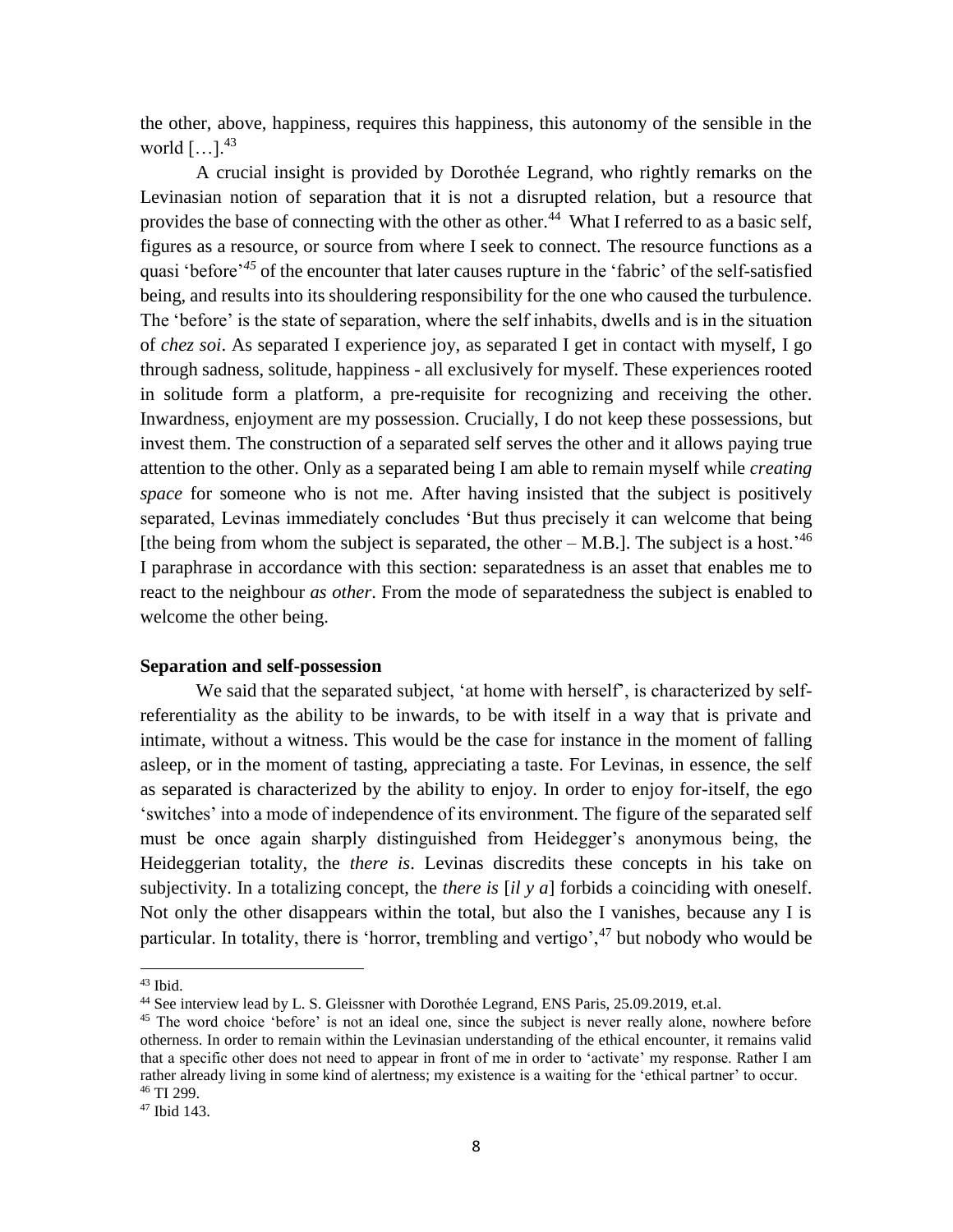able to remain in a friendly, peaceful relation with herself, nor with another. In totality, there is no reflection about anything particular, but only one homogenous mass, whereas enjoyment and dwelling represent reflection of a subject upon itself.

In a way, the lonely subject raises itself above its surroundings. Levinas regards the body in its needy state as what makes us particular, what disentangles us from the 'whole' of the world. This detachment is accomplished by means of the needs a particular being starts having from the start of its existence as an infant. We said that the particular being *lives from* things that are not herself. This means that she emancipates, separates herself from the mass of the *given*, whilst she seeks shelter, food, clothes. Further on, Levinas 'trusts' that the subject will take care of herself in a self-referential way. She detaches from the world and utilizes herself as a source of reference. At this point, Levinas constructs the self through reference to material things that serve the satisfaction of corporeal needs: 'To be cold, hungry, thirsty, naked, to seek shelter – all these dependencies with regard to the world, having become needs [...] constitute a being independent of the world, a veritable subject capable of ensuring the satisfaction of its needs which are recognized as material [...]. Needs are in my power; they constitute me as the same and not as dependent on the other. My body is not only a way for the subject to be reduced to slavery, to depend on what is not itself, but is also a way of possessing and of working, of having time, of overcoming the very alterity of what I have to live from. The body is the very selfpossession  $[...]^{48}$  Levinas concludes here that the body equals self-possession and his analysis of satisfying needs, enjoyment and *chez soi* set us *en route* for the understanding of the body's importance for selfhood.<sup>49</sup> I consider the cited passage central for the topic of embodiment in Levinas' work because here he explains how despite, or rather due to its needy nature, by overcoming the otherness around it, by 'ejecting' itself out of it, the body has a mode of being an autonomous self. On the one hand, the body is regarded as a prerequisite for heteronomy (see in the quote above - 'a way for the subject to be reduced to slavery'). Due to dependence, and therefore to the heteronymous character of the body, it gets to experience hunger, cold etc. But at the same time, the body's dependency is source of self-reliance, since it is the subject's 'task' to find a way to satisfy its needs, to take care of itself (see in the quote above - 'needs are in my power'). The subject will 'fulfil its job' brilliantly: it will possess, be busy with work, and have time for things other than work. Elsewhere, Levinas elaborates on labour as bodily self-possession,<sup>50</sup> and 'having time' is

<sup>48</sup> TI 117.

<sup>&</sup>lt;sup>49</sup> I want to add here that the account of separation supports the view of life as non-dialectical. In this understanding, life is considered as coming out of itself. The tension between the subject as heteronymous and the enjoying, not-dependent self makes separation, enjoyment and body, challenging aspects of Levinas' subjectivity approach. For further research, see to the notion of hypostasis (as a self reflexively related to itself) in Bettina Bergo's lecture Levinas's "Hypostasis": Some Remarks on Its Meaning and Origins, held at Haverford College, Pennsylvania (printed version not citable, available only as draft).

 $50$  See TI 38, 41, 111 f. The notion of labour is suggestive for the notion of self-possession, if we imagine how fulfilling and satisfying especially physical work can be and how it provides a deeper relation with one's own body.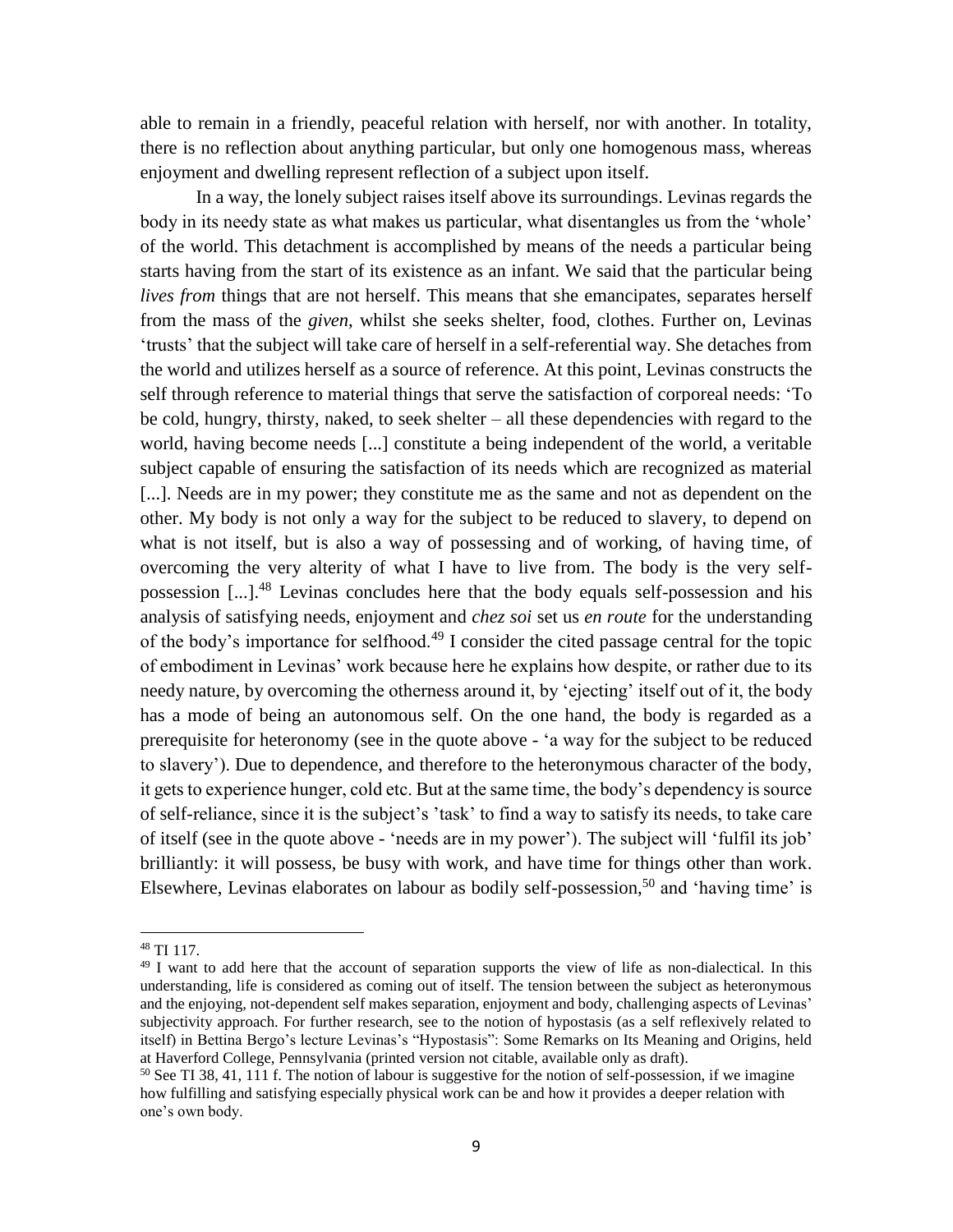doubtlessly meant as a pause from chores, relief from work, rest and contemplation of a self by itself.

This analysis has revealed that the reality of the body, where a being is able to exist for itself, it is the mode of separation<sup>51</sup> while the body is quintessentially expressing selfpossession. Levinas, with his emphasis on enjoyment and *chez soi* as modes of the foritself, arrives at this conclusion. But can the satisfied self be considered in a temporal dimension, as the start of the 'self'? I claim that it is more complicated than that. Egoism should be seen as part of a *process*, as one of the stages through which the circuit of the self passes. To be sure, the difficulty persists: how to avoid thinking the positively separated subjectivity that has an inaccessible 'life on one's own', as a finalized concept? The Levinasian self does not rest in itself despite its positive beginning. Rather, it always searches for something that is foreign to it. Any foreign element that it finds does not let it rest. The self so shaped is by no means autonomous, as for example in the Fichtean sense of the I freely positing itself<sup>52</sup> in a place *from* where the I refers to something else that is located outside its autonomous complexion. The piece that does not let the I rest, is the idea of infinity - produced inside the I - we addressed previously. Inasmuch as infinity is entailed in the self, the self is always exposed, suspended and in a precarious situation. It relates first and foremost to alterity instead of claiming a firm ground as its own. This is why, in order to alleviate its striking uncertainty, the self is in its core a desiring self, someone who reaches and walks towards something other than itself. The 'walk' towards the other is an unalterable *modus existendi* of the self. Approached from this angle, egoism is a context, even a requirement for the development of the desire for the other [*le Desir d'autrui*].<sup>53</sup> In a minimal sense, there needs to be *someone* who actually walks towards the other.

Thus, in its temporary dimension, the separated self is someone who expects, the state of waiting expressed as longing, as desire. It is a waiting of someone who expects to be 'called into question'<sup>54</sup> and to 'receive beyond its own capacity'.<sup>55</sup> The waiting, which determines the subject, is the opening we referred to previously when speaking about the idea of the infinite. The subject does not know who or what it is waiting for, but the 'door' is kept ajar, at all times. It is perhaps fitting to use the image that the self considers itself settled, whereas it is not. The subject is waiting to be stirred up and troubled by someone else. It is not complete and settled because the full sense of subjectivity is accomplished only after the entering into conjunction with someone who affects, who causes an upheaval. Subjectivity is regarded by Levinas as an 'anarchic being affected'<sup>56</sup> as Basterra remarks.

<sup>51</sup> See TI 168.

 $52$  For Fichte's idea of the self that posits itself, and reflects upon itself, see for example in: Foundation of the Entire Wissenschaftslehre - Grundlage der gesammten Wissenschaftslehre, Johann Gottlieb Fichtes sämmtliche Werke. Band 1, Berlin 1845/1846.

<sup>53</sup> See TI 43

<sup>54</sup> See ibid.

<sup>55</sup> See ibid 51.

<sup>56</sup> Basterra, The subject of Freedom, 112.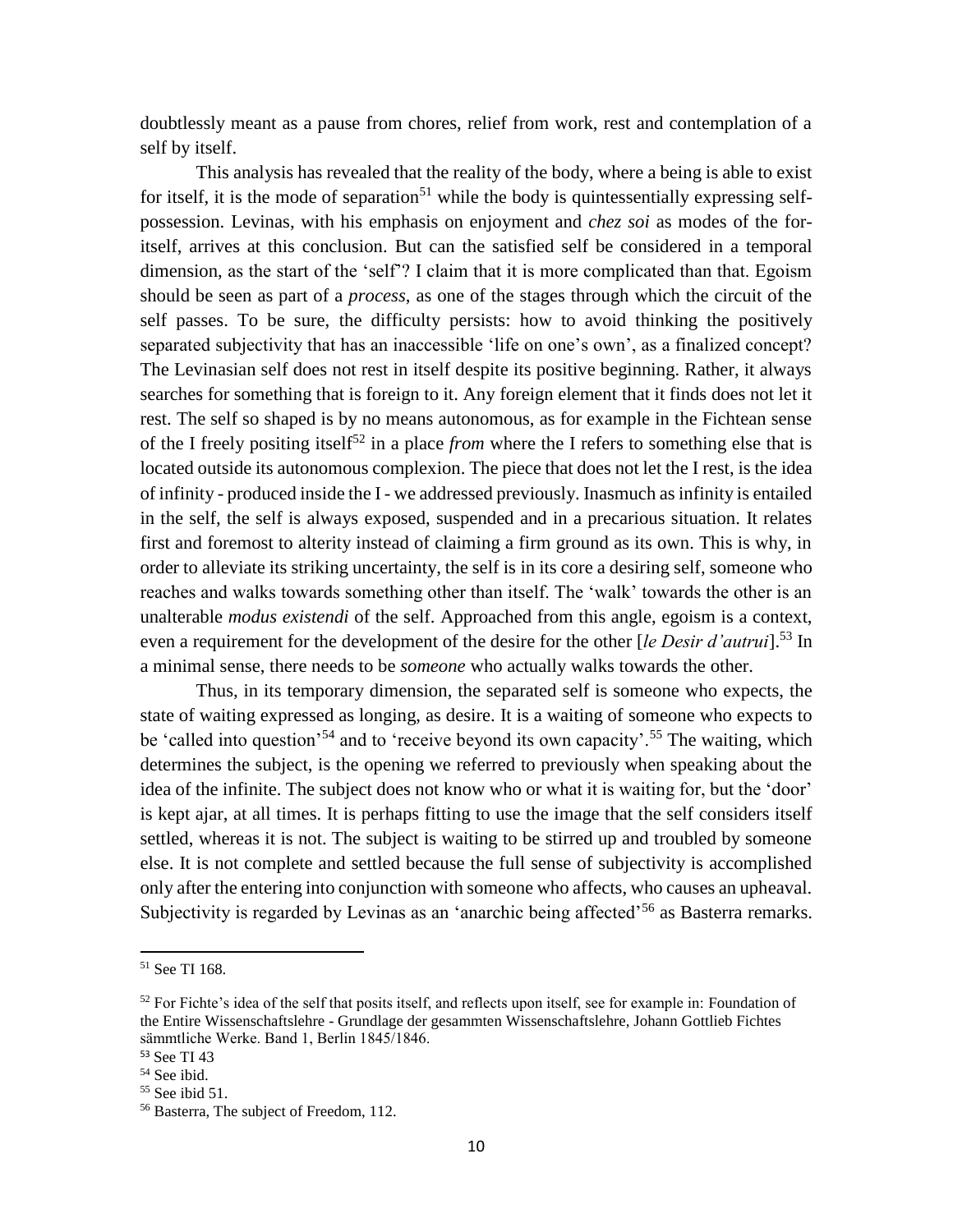It is simultaneously original, native, anarchic *and* affected by otherness. The anarchic being is essentially in the state of an impersonal waiting. I am expecting someone I do not know, but who *will* have a face. An early self, wrapped into the world as its native origin, is happily dwelling with itself, undisturbed. In this state of exclusive existence for itself, the I pulsates and experiences life as love of life,<sup>57</sup> and Levinas hurries to specify that the state of separation is not to be mistaken for a psychological state among others. Rather, separation has the form of psychism, in the sense of some kind of inner life.

Steven Crowell identifies the separated being in *Totality and Infinity* as dwelling in an 'elemental' world [...], one that possesses a 'mythical format'.<sup>58</sup> He remarks that by beginning with separation, Levinas seeks to identify an experience in which the other breaks in upon a certain self-sufficiency or autarchy. I agree at this point, that the breaking in, the unexpected arrival is precisely what Levinas has in mind when he speaks about the disturbance, the rupture that the other causes. The sudden arrival as unexpected advent is a feature that fundamentally characterizes the other. Crowell derives from this, that alterity is established as that which radically transcends autarchy.<sup>59</sup> He explicates rightly that phenomenological exteriority possessed by the other can only be characterized if there is a separated being to perceive, or encounter this exteriority. Considering how dubious the construct of a separated self might seem to the Levinas reader, Crowell decides that separatedness does not come under abstraction, but has the dimension of all experience.<sup>60</sup> This seems plausible, taking into the account what I said before about the positive movement, and the self in waiting: separatedness as much as dwelling can be regarded as a sort of a permanent mode of 'preparation' for the other to 'arrive'. The intimacy of the subject's inner life will act as a pre-requirement for the transcendent encounter with the ethical partner – with the concrete other.

#### **Welcoming the other**

In Levinas' world, alterity has a face. The philosopher struggles to express himself as concretely and exclusively as possible when speaks of the welcoming of the other's face, <sup>61</sup> of welcoming of the other by the same <sup>62</sup> and of my welcoming of the other.<sup>63</sup> The other is depicted as the widow, the orphan, the stranger,  $64$  in a word, a concrete person.

 $\overline{a}$ 

 $60$  Ibid.

<sup>57</sup> See TI 54 and 113.

<sup>58</sup> Crowell, Why is Ethics First Philosophy, 570.

 $59$  Ibid.

<sup>61</sup> See e. g. TI 28.

 $62$  See e.g. ibid. 43.

<sup>63</sup> See e.g. ibid. 77.

<sup>64</sup> See ibid 215.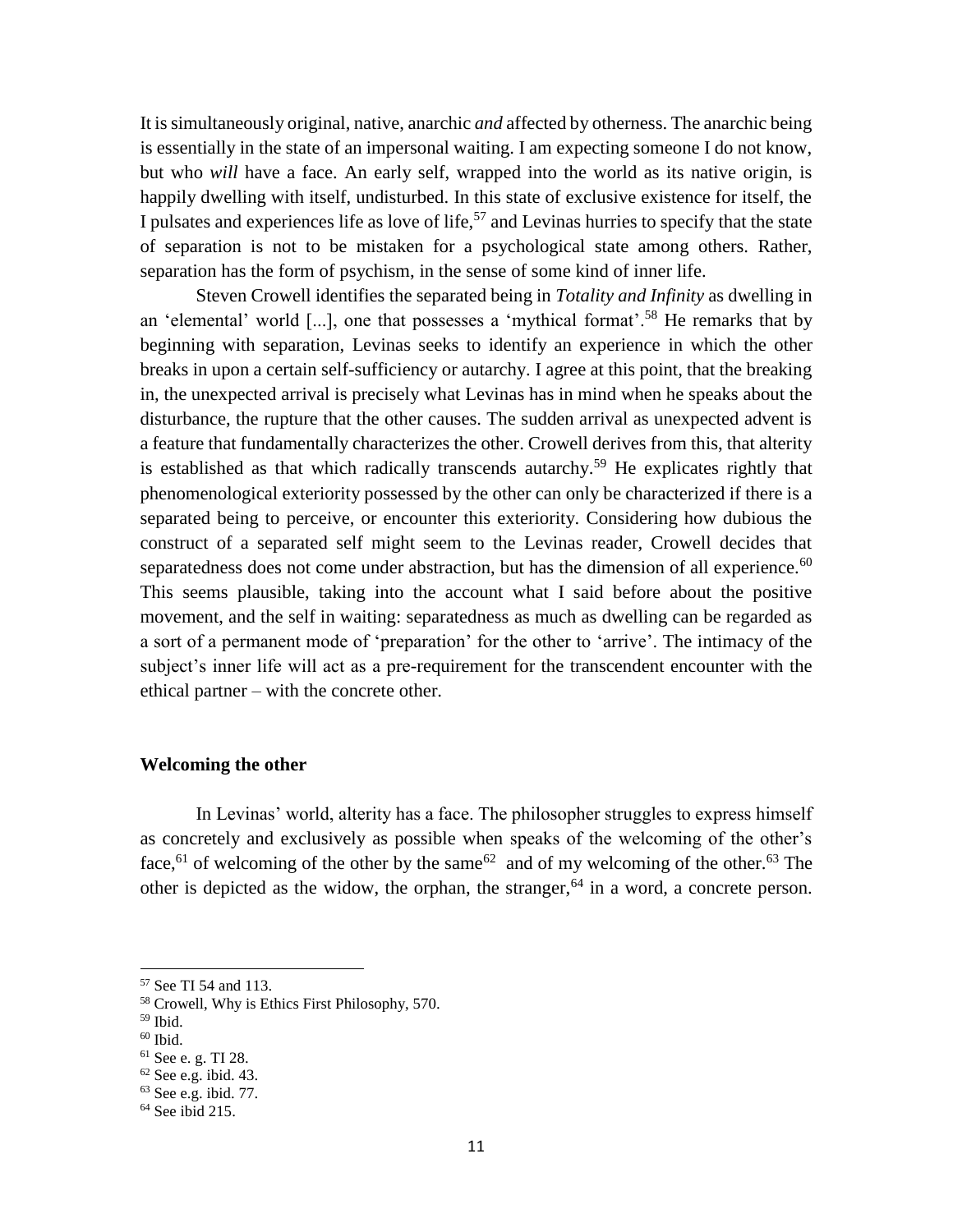This person is helpless, dependent and defenceless, $65$  all of which is becoming obvious through her face. We read elsewhere that the other is extremely frail, poor,  $66$  and weak: 'He is so weak that he demands'. $67$  But there is another descriptive feature of the one who is met, and welcomed – it is her originality. The other is characterized by unrepeatability, unpredictability and foreignness. As Levinas positions her in his ethical relation, it follows that the self welcomes the unknown, new, and the unrepeated. O'Connor supports this aspect in her analysis of the Levinasian face notion. She finds: 'In her otherness the other is not just a particular case, a species of alterity, but original exception. This is not to say that the other is a new, unsaid *quiddity*. Rather, novelty comes from the other […]'.<sup>68</sup> To encounter, to meet, to 'receive', or to 'welcome' the other in Levinasian understanding is a challenge that does not imply 'getting to know' or understanding the other. We all have people in our lives who we claim to 'know well', but still are sometimes surprised by them. Butler confirms that for Levinas, the other is always escaping and cannot be grasped through the representation of her face. Levinas continues to remind us: 'The face *enters* our world from an absolutely foreign sphere.<sup>'69</sup> By saying this, he emphasizes that the other must be received as other.<sup>70</sup> To be sure, this shows precisely Levinas' innovation and his major contribution to philosophy, and to the ethical discourse: the insistence on the other as absolutely other.

In *Humanism of the Other* (1972), the other is depicted as someone coming to me, entering my sphere. She is someone who is visiting, and who is revealed rather suddenly: 'The presence of the other consists in coming to us, *making an entry* [...] the epiphany of the face is visitation.'<sup>71</sup> Remarkably, by referring to the appearance of the other as 'an epiphany', the philosopher adds that the epiphany carries 'its own significance'.<sup>72</sup> Not that *I* grant the other's presence a meaning, but she herself is this meaning that I cannot create nor comprehend. To be sure, Levinas does not mean that the fellow human being enters my life without any context. Obviously, she or he will already have a function, or a place in my life, or be in one way or another, announced or acquainted as someone. However, the context in no way determines who the other is because she does not need any mediation. The author repeats his claim that the other is 'non-integrated'.<sup>73</sup> He intends to emphasize

<sup>65</sup> See ibid. 199. In this passage, Levinas speaks about the 'total nudity of the defenceless eyes' of the other who asks to not murder him.

<sup>66</sup> See TI 21.

<sup>67</sup> Bernasconi, The Paradox of Morality, 170.

<sup>68</sup> O'Connor, The Personal is Political, 63.

<sup>69</sup> Levinas, Humanism of the Other, 32.

 $70$  See more relevant work on the gap between the self and the other in Dorothée Legrand's research in psychopathology, where she for instance states: 'The other, completely other, as other, always overcomes me.' Legrand, The violence of the ethical encounter, ContPhilos Rev (2018) 51: 43. As Legrand's work shows, at times there is nobody to communicate with. In cases where no touch with the 'common world' is left, the other outruns me, remaining a pure alterity.

<sup>71</sup> Levinas, Humanism of the Other, 31.

<sup>72</sup> Ibid 31.

 $73$  Ibid.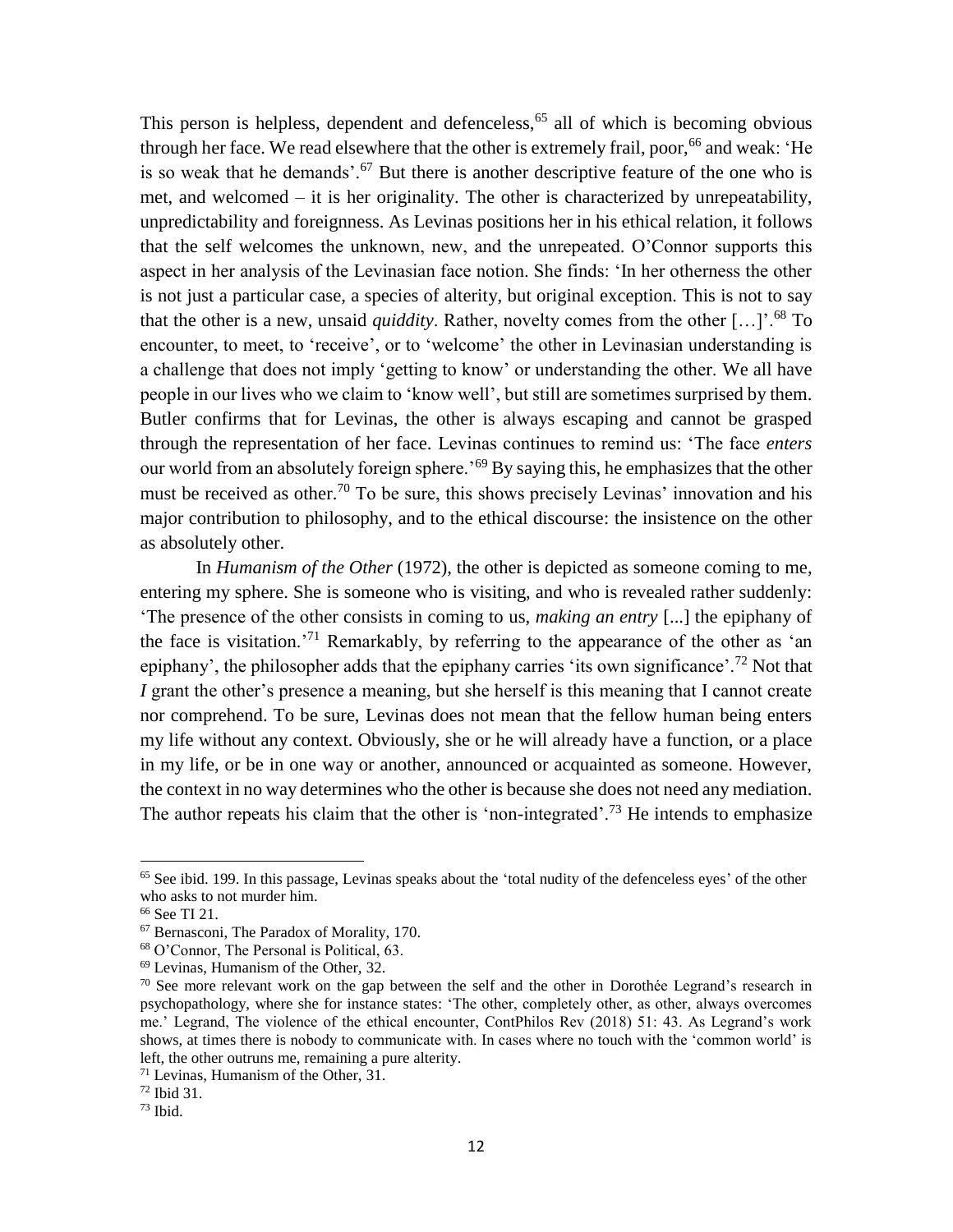that she is someone in her own right, not part of anything familiar to me. This makes it impossible for me to absorb her, for there is no possibility to blend her into anything known, for example into a past experience. The answer to the question - who do I welcome? - is thereby provided: I welcome not a potentially familiar entity, but the unknown. This implies that the other will remain foreign and out of reach, and that 'knowing someone' is virtually an illusion and that meeting the other surpasses the realm of knowledge. In an exaggerated wording, this means that if the other was fully known at any point of the contact, I would acquire a commodity, instead of meeting *someone*.

Finally, what can we deduce from Levinas' concept of the self as he refers to it in the notion of dwelling and 'being at home with oneself'? Loughnan, in her Levinas analysis applied to the discussion of migration tells us that there is a '[...] 'space', in which we are able both to seek refuge in the dwelling, and 'to dwell'.<sup>74</sup> She emphasizes that dwelling '[...] is a crucial condition for the exercise of our humanity, for the pause in life which it allows is what enables the welcome of the other. Indeed, the welcome relies on this pause [...] it is the happy self, says Levinas, who desires the other.<sup>75</sup> As a conclusion it remains to emphasize one more time that if we want to understand who the self is in Levinas' work, we will ultimately need to analyse the effect of the other upon subjectivity. For him, the self is ultimately the one who responds and serves. The self is wholly at my neighbour's disposal and in charge of the other, responsible for the other. However, the self cannot expect a reaction *vice versa*. The response the ethical Levinasian self is giving in this moment, to this stranger (to this widow, this orphan, to remain with the author's concretization), already defines the self as who she is. It defines her because in each of these situations, she is the answer to the other and she is the one step more that always needs to be taken in the approach toward the other. Levinas makes clear that 'the very knot of subjectivity' depends on a declared one-sided movement, on the decisive 'one step more toward him'.<sup>76</sup> While we can now say that there is a kind of secluded self that is equipped with an opening, 'prior' to the encounter with the other (however, already expecting the other) we must admit that it is not a self in its full sense. It is possible to imagine an individual living without touch to other individuals. But Levinas would not be interested in analyzing an experiment on isolation. He cares about the subject as ethical. For him, subjectivity is knotted within the ethical encounter and nowhere else outside it. Relationality as relatedness to others turns out to be central for the subject to arise and exist. This is the paradox of the separated, and the dwelling self. Despite all its autosufficiency, it did not appear 'first'. Rather, the dwelling self is a mode of existence, available to a singular self that is already unavoidably, fundamentally dependent.

<sup>74</sup> Loughnan, 8.  $75$  Ibid.

<sup>76</sup> See OB, 84.